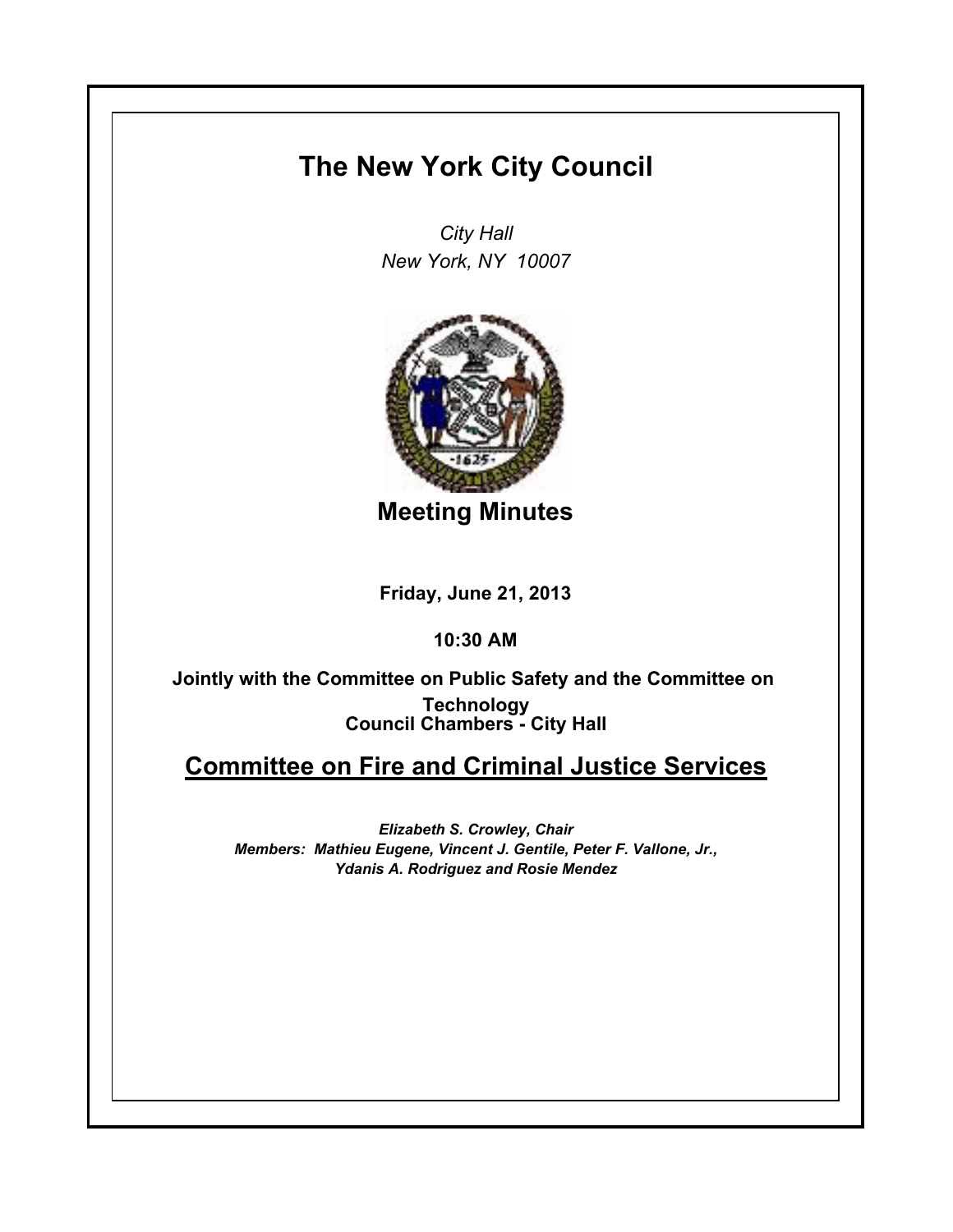| Roll Call     |                                                                                                                                                                |                                                                                                                                                                                            |  |
|---------------|----------------------------------------------------------------------------------------------------------------------------------------------------------------|--------------------------------------------------------------------------------------------------------------------------------------------------------------------------------------------|--|
|               | <b>Present:</b>                                                                                                                                                |                                                                                                                                                                                            |  |
|               |                                                                                                                                                                | Crowley, Eugene, Gentile, Mendez, Rodriguez and Vallone Jr.                                                                                                                                |  |
|               | Other Council Members Attending: Koppell, James, Fidler, Oddo, Mark-Viverito, Weprin,<br>Ulrich, Garodnick, Cabrera, Gennaro, Greenfield and Brewer            |                                                                                                                                                                                            |  |
| T2013-6428    | <b>Oversight: Examining Recent Problems with the City's Emergency</b><br>911 System.                                                                           |                                                                                                                                                                                            |  |
|               | Attachments:                                                                                                                                                   | Committee Report, Hearing Testimony, Hearing Testimony (Con't), Hearing<br>Transcript                                                                                                      |  |
|               | This Oversight was Hearing Held by Committee                                                                                                                   |                                                                                                                                                                                            |  |
|               | Attachments:                                                                                                                                                   | Committee Report, Hearing Testimony, Hearing Testimony (Con't), Hearing<br>Transcript                                                                                                      |  |
|               | This Oversight was Filed, by Committee                                                                                                                         |                                                                                                                                                                                            |  |
| Int 0143-2010 |                                                                                                                                                                | A Local Law to amend the administrative code of the city of New<br>York, in relation to reporting response times for firefighting units<br>and ambulances to fire and medical emergencies. |  |
|               | Attachments:                                                                                                                                                   | Committee Report 6/21/13, Hearing Testimony 6/21/13, Hearing Testimony<br>- Albert Montague Complete, Hearing Transcript 6-21-13                                                           |  |
|               | This Introduction was Hearing Held by Committee                                                                                                                |                                                                                                                                                                                            |  |
|               | Attachments:                                                                                                                                                   | Committee Report 6/21/13, Hearing Testimony 6/21/13, Hearing Testimony<br>- Albert Montague Complete, Hearing Transcript 6-21-13                                                           |  |
|               | This Introduction was Laid Over by Committee                                                                                                                   |                                                                                                                                                                                            |  |
| Int 0189-2010 | A Local Law to amend the administrative code of the city of New<br>York, in relation to comprehensive tracking of firefighting response<br>times.              |                                                                                                                                                                                            |  |
|               | Attachments:                                                                                                                                                   | Committee Report 6/21/13, Hearing Testimony 6/21/13, Hearing Testimony<br>- Albert Montague Complete, Hearing Transcript 6-21-13                                                           |  |
|               |                                                                                                                                                                | This Introduction was Hearing Held by Committee                                                                                                                                            |  |
|               | Attachments:                                                                                                                                                   | Committee Report 6/21/13, Hearing Testimony 6/21/13, Hearing Testimony<br>- Albert Montague Complete, Hearing Transcript 6-21-13                                                           |  |
|               | This Introduction was Laid Over by Committee                                                                                                                   |                                                                                                                                                                                            |  |
| Int 0265-2010 | A Local Law to amend the administrative code of the city of New<br>York, in relation to comprehensive tracking of emergency medical<br>service response times. |                                                                                                                                                                                            |  |
|               |                                                                                                                                                                |                                                                                                                                                                                            |  |
|               | <u> Attachments:</u>                                                                                                                                           | Committee Report 6/21/13, Hearing Testimony 6/21/13, Hearing Testimony<br>- Albert Montague Complete, Hearing Transcript 6-21-13                                                           |  |

**This Introduction was Hearing Held by Committee**